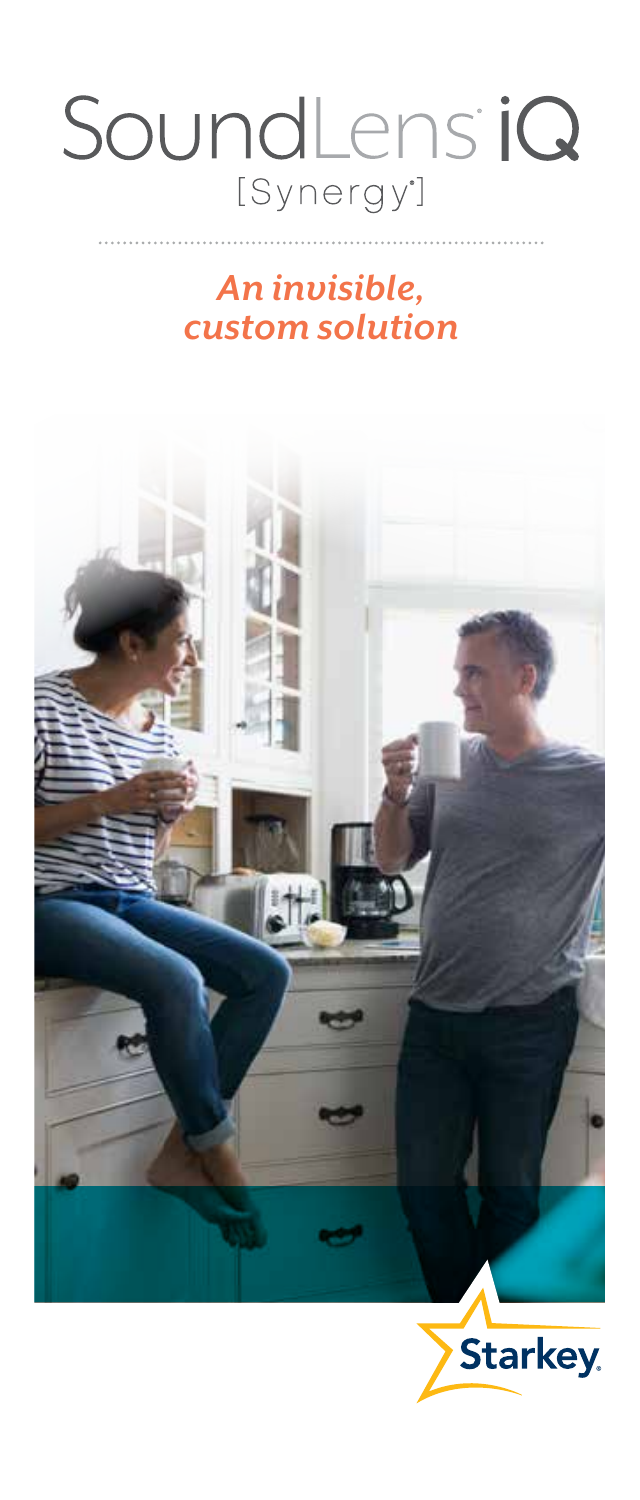Hearing you can feel

SoundLens *iQ* 

*At Starkey® , we believe better hearing helps you feel connected to your world in a richer and more personal way.*

When you make the decision to wear hearing aids, you begin a journey to overall health that starts with hearing wellness and results in a fuller, more complete life.

**SoundLens® Synergy® iQ**, Starkey's most advanced technology with supreme sound quality and premium features, is customizable to fit your unique hearing needs and keep you connected to the people and things you love most.

> *Starkey Sound uses cuttingedge technology to deliver true listening enjoyment.*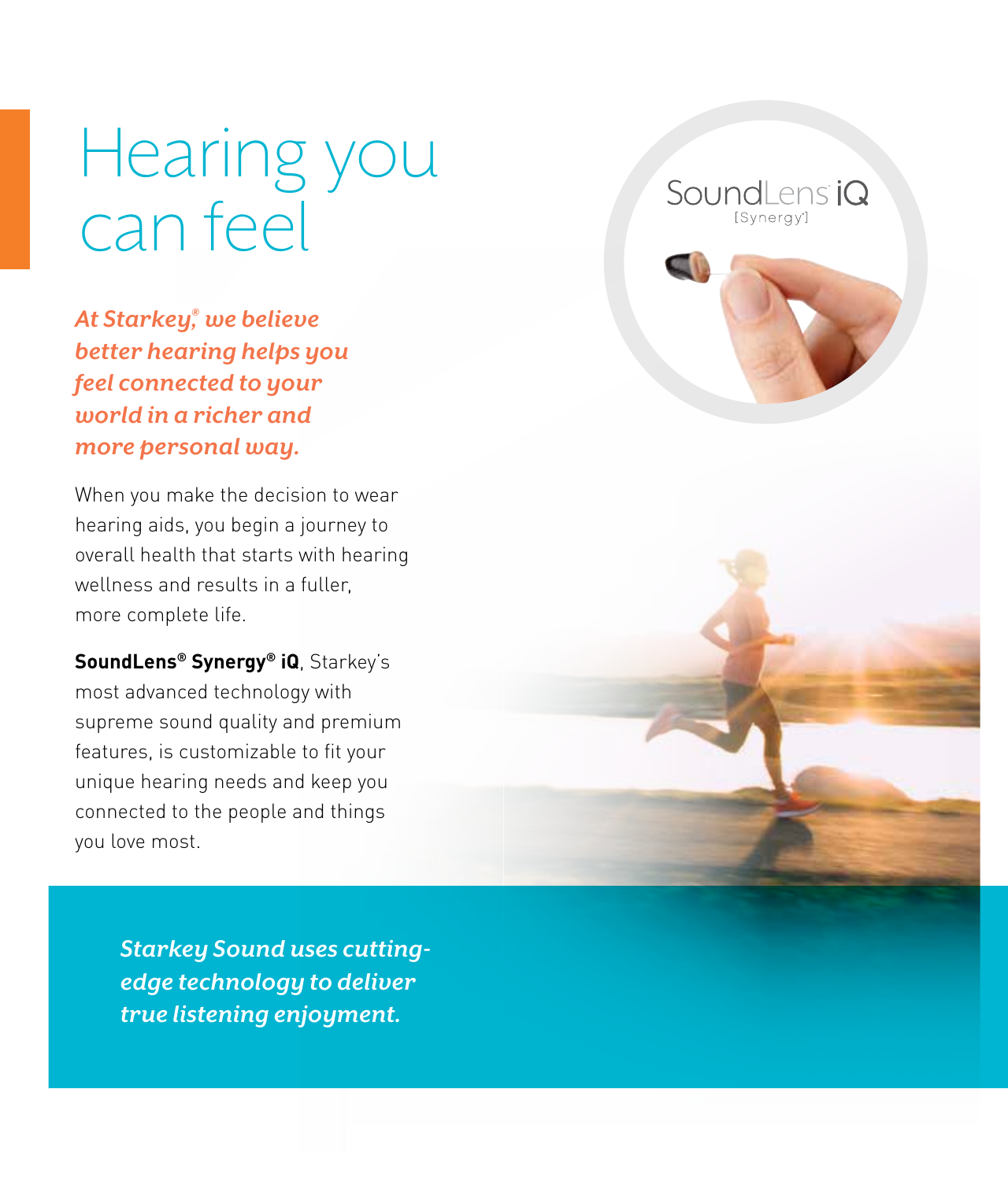# Made for a *happy, healthy life*

Hearing loss isn't just an ear issue, it's a quality of life and health issue.

It can occur for natural reasons, but other causes might surprise you.



## **Older adults \***

with impaired hearing may have a **shorter lifespan** than their peers without hearing problems.<sup>1</sup>

\*70 years and older



People\* with a hearing loss experience a **30-40% faster decline in cognitive abilities** compared to peers without hearing loss.<sup>2</sup>

\*75 years and older



#### **People with low-frequency** hearing loss are considered **at risk** for cardiovascular events.3

### **Adults \* with untreated hearing loss**

were more likely to report depression, anxiety and paranoia than peers who wore hearing aids.4



\*50 years and older

#### Adults with untreated hearing loss are more likely to **develop dementia.**<sup>6</sup>



There is a significant association between

### **high blood pressure and untreated**

**hearing loss.**<sup>7</sup>

People with mild hearing loss are 3x to have a history of falling.<sup>8</sup> **more likely**

of people with **hearing loss can 90-95% be treated** with hearing aids.<sup>9</sup>

SoundLens Synergy iQ hearing aids are made so people with hearing loss won't have to miss a single sound that brings them joy. They are made knowing people who hear better, live better.

*Simply put, SoundLens Synergy iQ hearing aids are made for the speed of life.*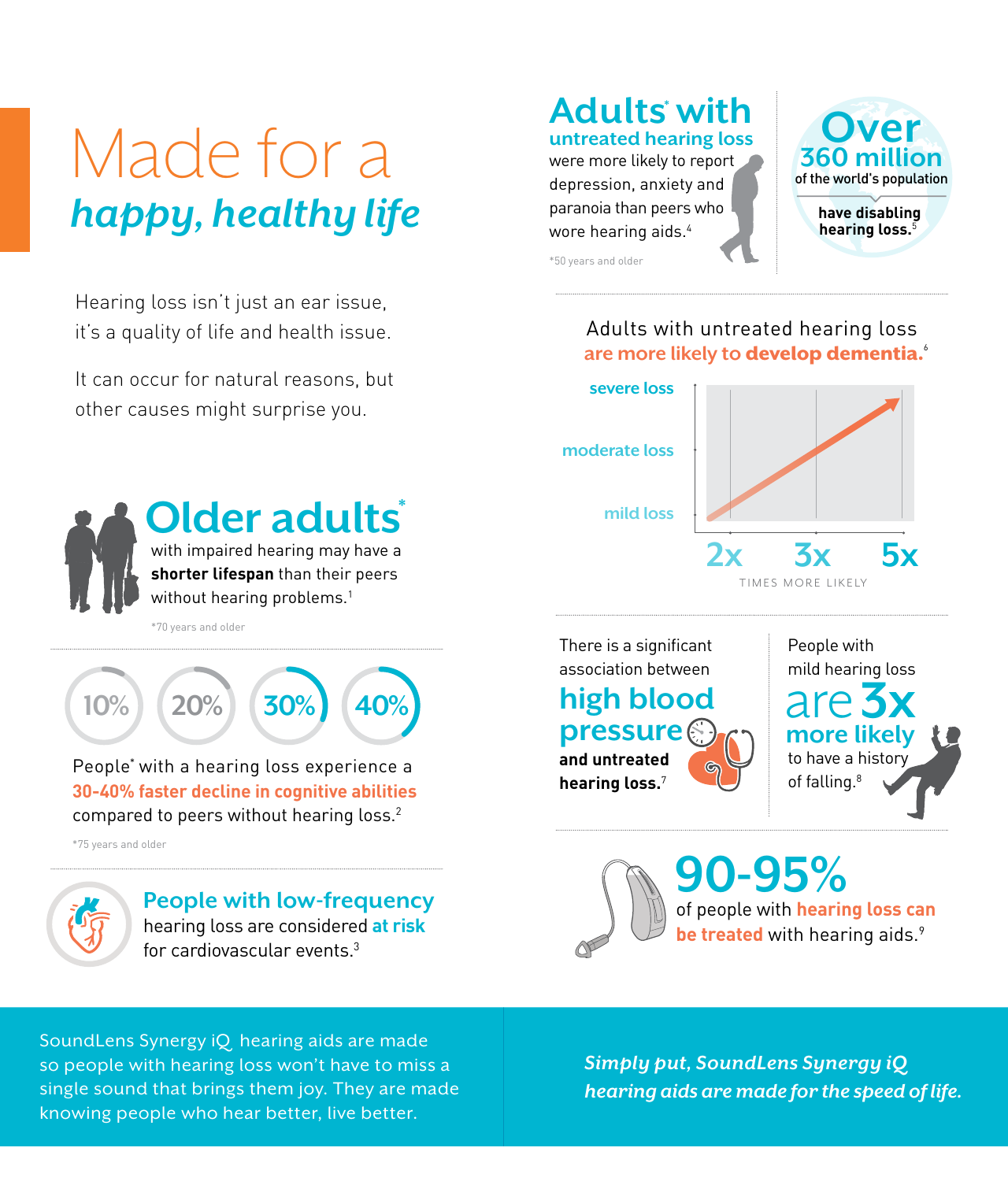## Made for *invisible fit*

*SoundLens Synergy iQ is the most advanced technology available in our most popular invisible hearing solution.*

Now the world's smallest, most comfortable hearing aids allow for hands-free connectivity and media streaming from your phone to your hearing aids.

These tiny hearing aids are loaded with advanced features, including Acuity Immersion — Starkey's exclusive algorithm for immersive listening and pristine sound. While maintaining the power of Starkey Sound<sup>™</sup> our wireless solutions give you the ability to stream TV, music and much more.

*SoundLens Synergy iQ has it all with invisible, custom solutions.*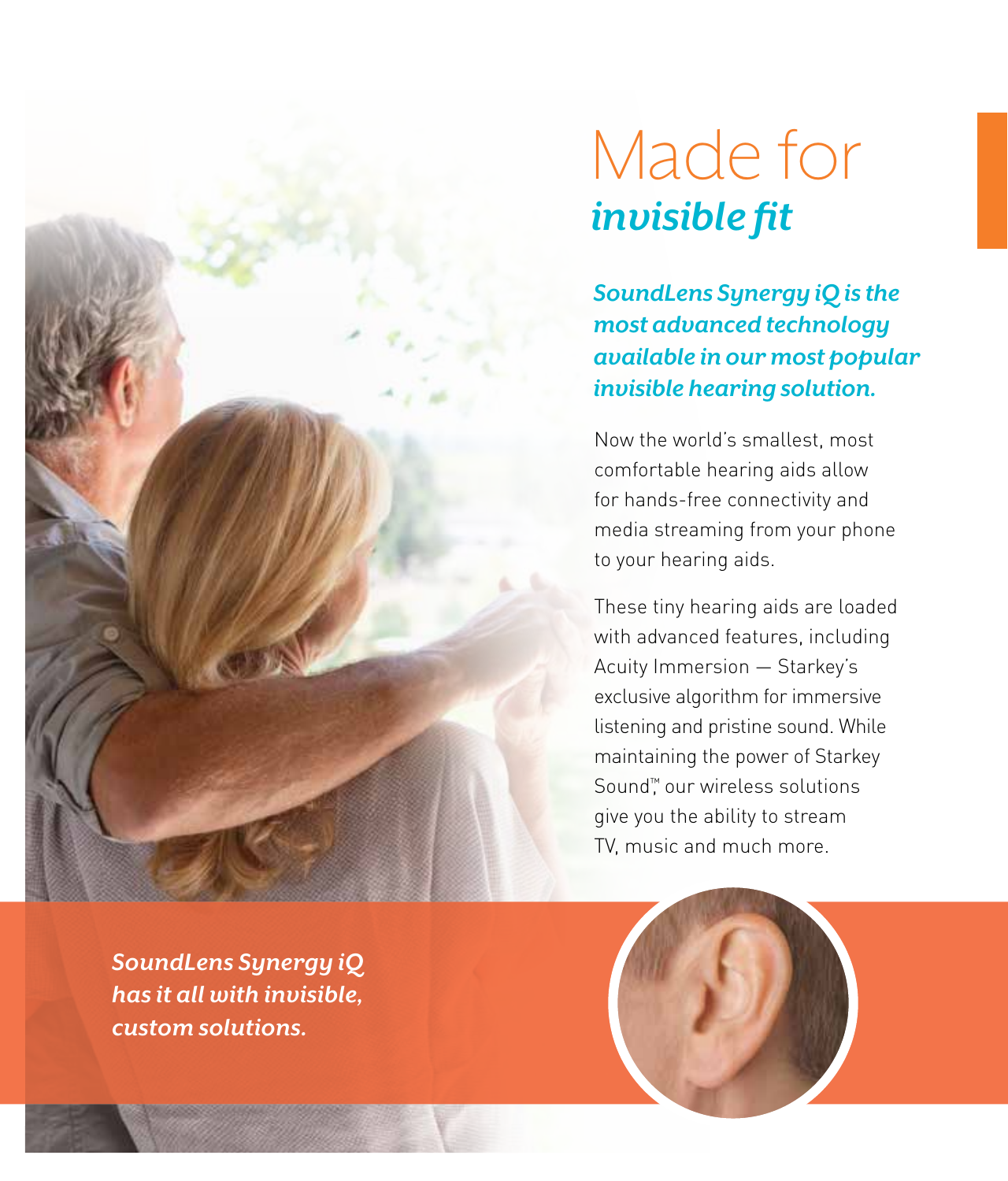## Made for *your day-to-day*

*Our latest SoundLens Synergy iQ hearing aids and our easy-to-use SurfLink accessories deliver the most personalized hearing experience ever, and are designed to:*

- Give you an invisible fit
- Deliver pristine audio and exceptional listening clarity
- Provide effortless transitions as you go about your day
- Preserve peace and quiet while amplifying the important things
- Help you better understand conversations and hear comfortably
- Stream TV, phone calls, music and more to your hearing aids

*"I like everything about them. They're small. They are clear. They are easy to take in and out."*





*SoundLens Synergy iQ hearing aids help you adjust to your surroundings quickly so you can begin to experience life to its fullest.*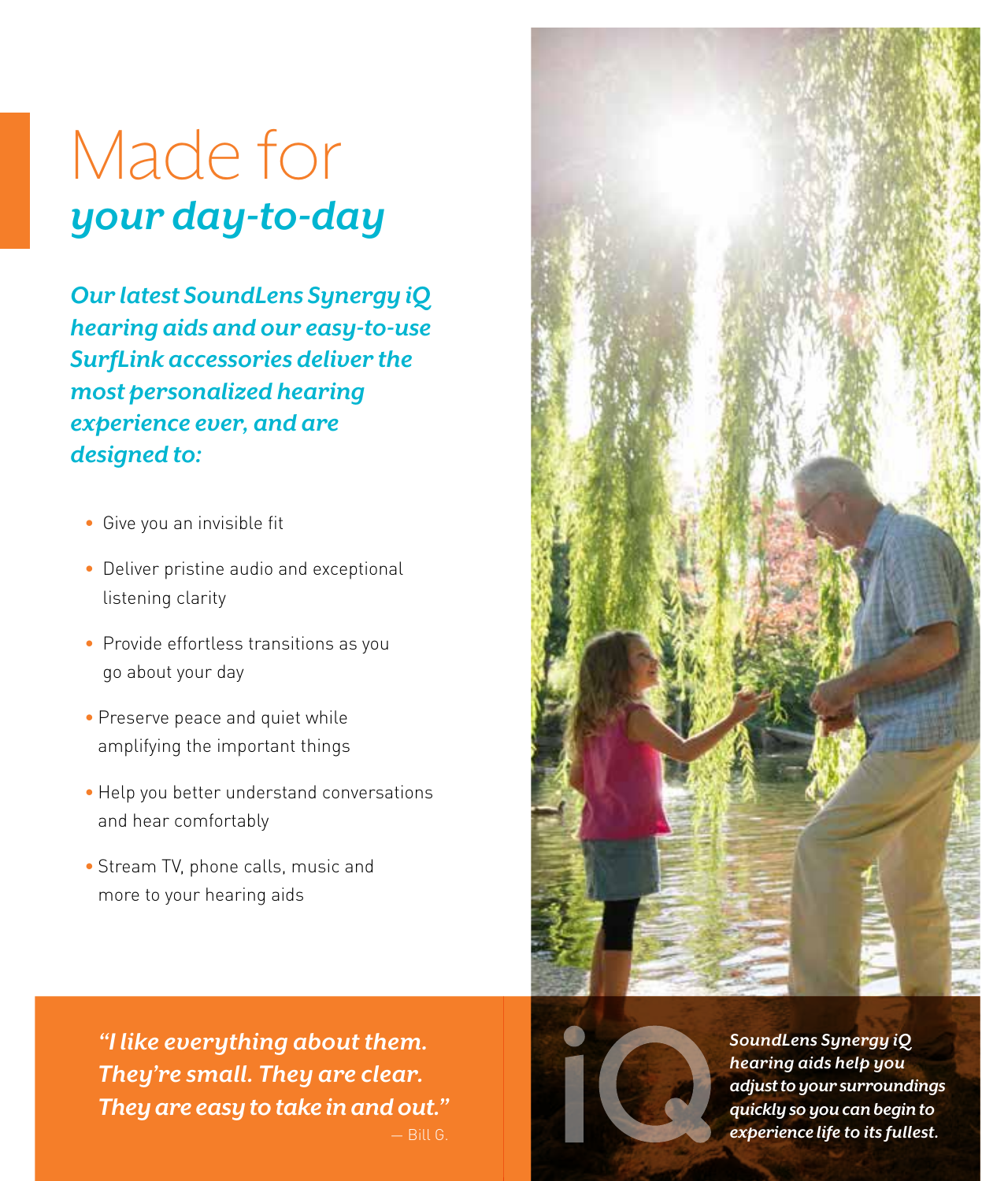## Made for *convenient connectivity*

With more and more wireless products on the market, making connections between devices can be challenging. To navigate listening environments with high wireless traffic, our 900sync™ technology provides a powerful solution. Its high bit-rate streaming allows for ear-to-ear phone streaming and wireless capabilities.



# **SURFLINK**

*Our Starkey wireless hearing aids wouldn't be complete without our popular SurfLink accessories.*



Our compact cell phone transmitter, SurfLink® Mobile 2, is an assistive listening device, media streamer and hearing aid remote all rolled into one.



SurfLink Mini Mobile is a small and simple cell phone streaming solution. With this device, you can connect any Bluetooth®-ready device to your hearing aids.

Surfl ink Media 2 is a setand-forget media streaming solution that connects to TVs, MP3 players and more, to wirelessly stream audio directly to your hearing aids.

Our SurfLink Remote can be used to adjust volume, change memory modes, go in and out of streaming mode and much more — all with the push of a button.



Our discreet, lightweight SurfLink Remote Microphone 2 is worn by a conversation partner to aid patients in one-on-one conversations in difficult listening environments.



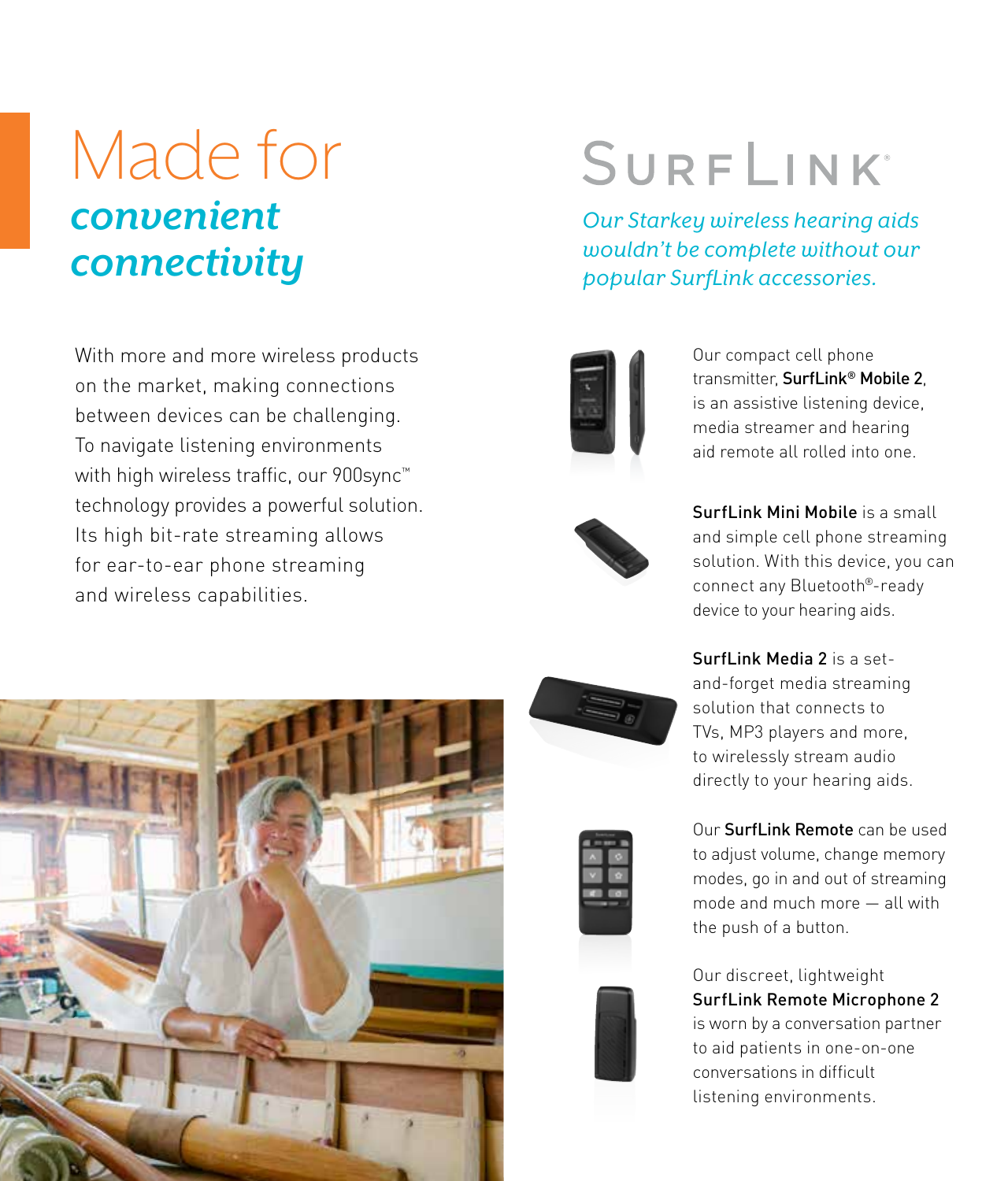# the very Made to deliver



#### *An invisible and custom fit*

*To easily adapt to new sounds*

#### *Better wireless streaming*

#### *A comfortable, personalized listening experience*

*No buzzing or whistling*

#### *Music the way it was meant to be heard*

#### *Customizable tinnitus relief*

### SoundLens Synergy iQ delivers

SoundLens Synergy iQ hearing aids fit deep inside your ear canal and are personally customized to you for all-day comfort.

Quick transitions to hearing aids by gradually adjusting settings to allow your brain to get used to new sounds.

Technology that provides consistent wireless performance while streaming TV, music and other media with SurfLink Mobile 2, SurfLink Mini Mobile and other SurfLink accessories

Sound comfort technology designed to provide distortion-free listening comfort for loud sounds while ensuring ultimate clarity for soft sounds.

Starkey's best-in-class feedback cancellation system providing feedback-free, comfortable listening all-day long.

A design that allows you to experience music in a whole new way. Now you can hear every note the way the artist intended — with pure, refined sound quality.

#### Advanced Multiflex Tinnitus Technology

integrated into SoundLens Synergy iQ to bring relief to those who suffer from ringing in the ears.

Features may vary by technology level.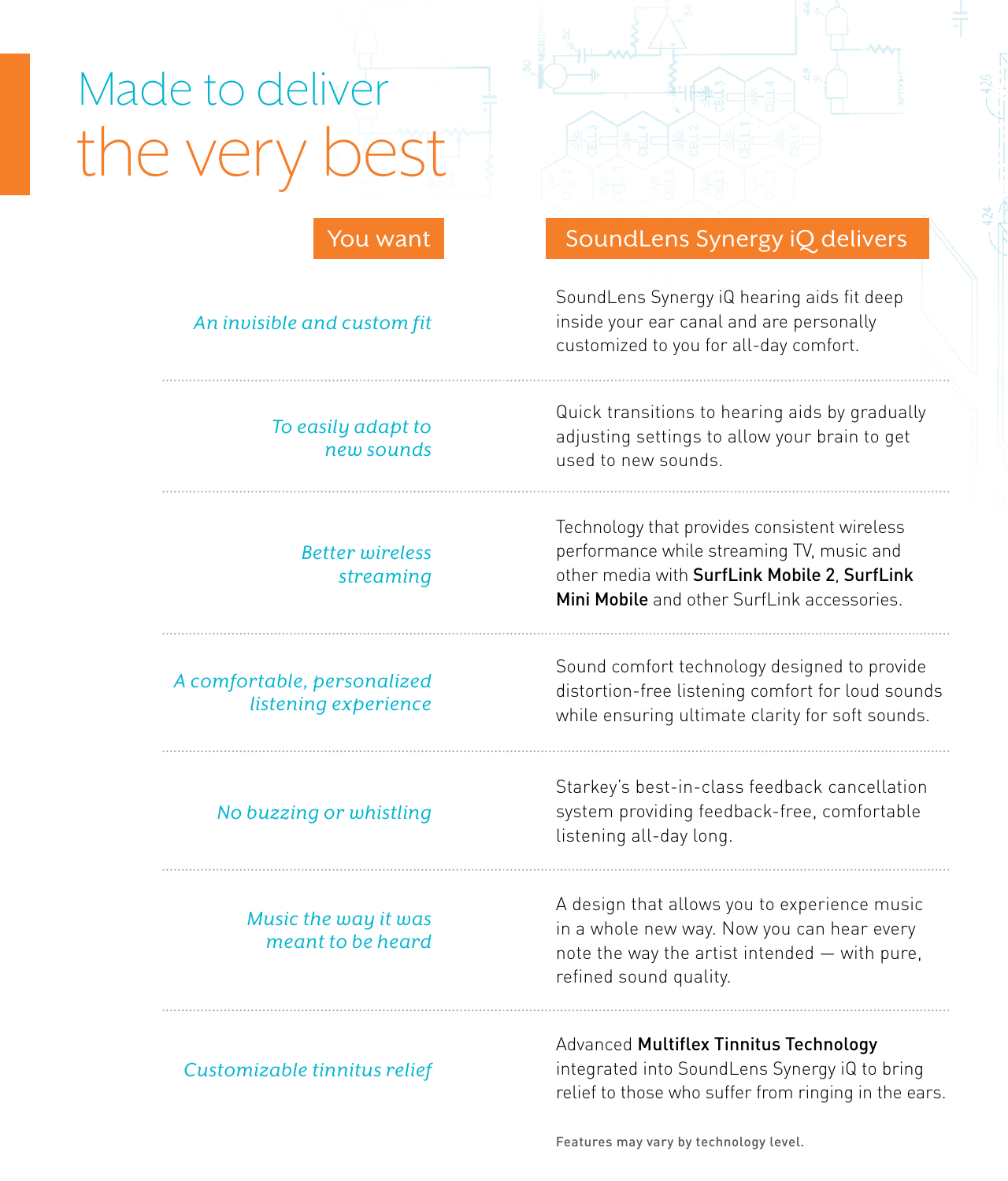## Made for you are everywhere

*SoundLens Synergy iQ enables people to hear better in challenging environments — and live a better life.*

You want to hear all the subtleties of life: the inflection in the voice of a spouse or the nuances in the notes of a favorite song. Whether it's one-on-one or in the most crowded places, you'll hear the world around you.

What you need will depend on how busy and active you are, and what types of environments you frequent.



*What is your hearing lifestyle?*

**VERY ACTIVE**

Crowd

Party

Meeting

Conversation

**Talk to your hearing** enhances many different our lifestyle best. Our lineup of products listening environments. professional about which options fit

> n<br><sup>isi</sup> *Compare the listening environments on the chart inside.*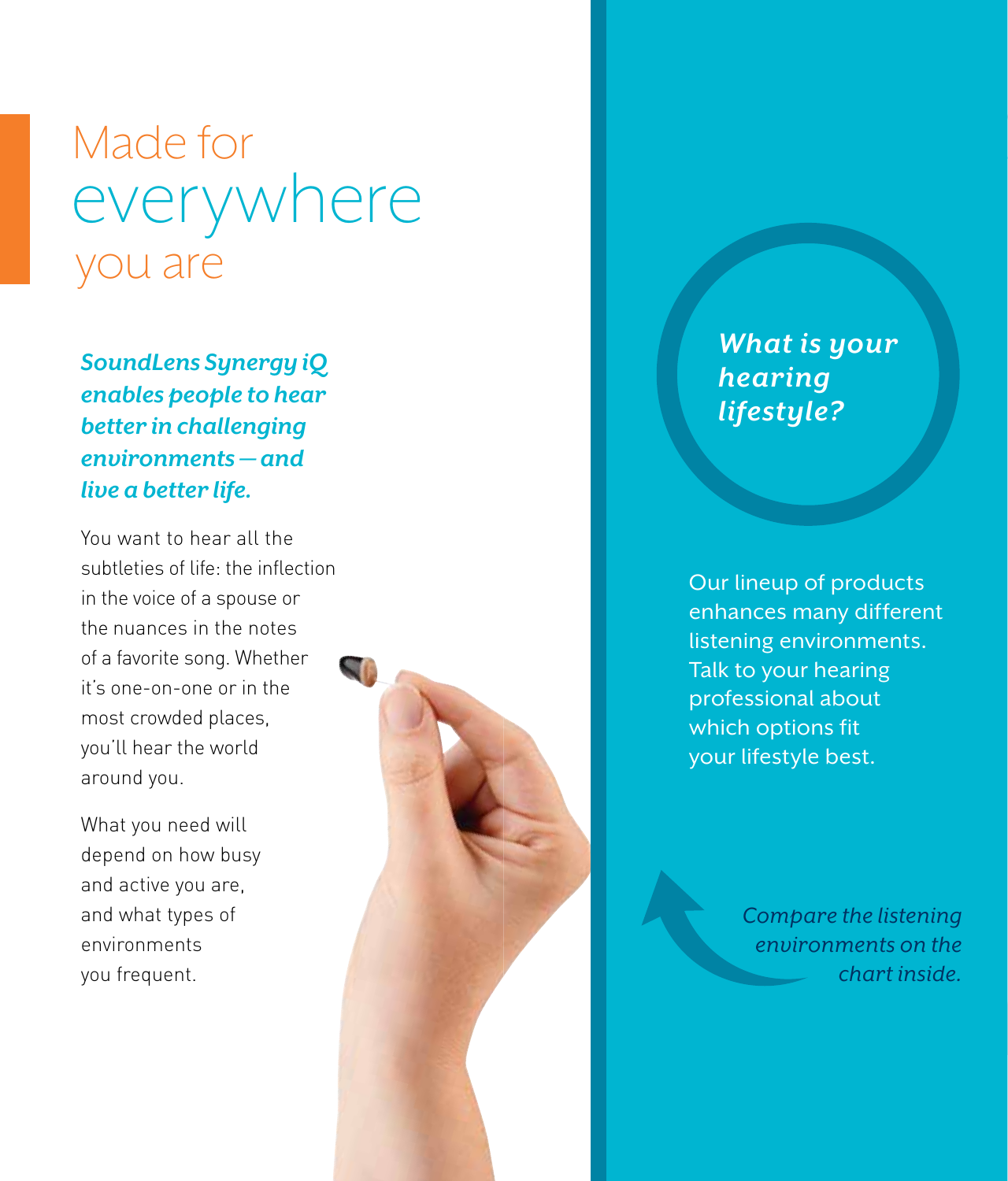## Listening environments

## Made for you are everywhere

*SoundLens Synergy iQ enables people to hear better in challenging environments — and live a better life.*

You want to hear all the subtleties of life: the inflection in the voice of a spouse or the nuances in the notes of a favorite song. Whether it's one-on-one or in the most crowded places, you'll hear the world around you.

SG

What you need will depend on how busy and active you are, and what types of environments you frequent.



**Technology Levels**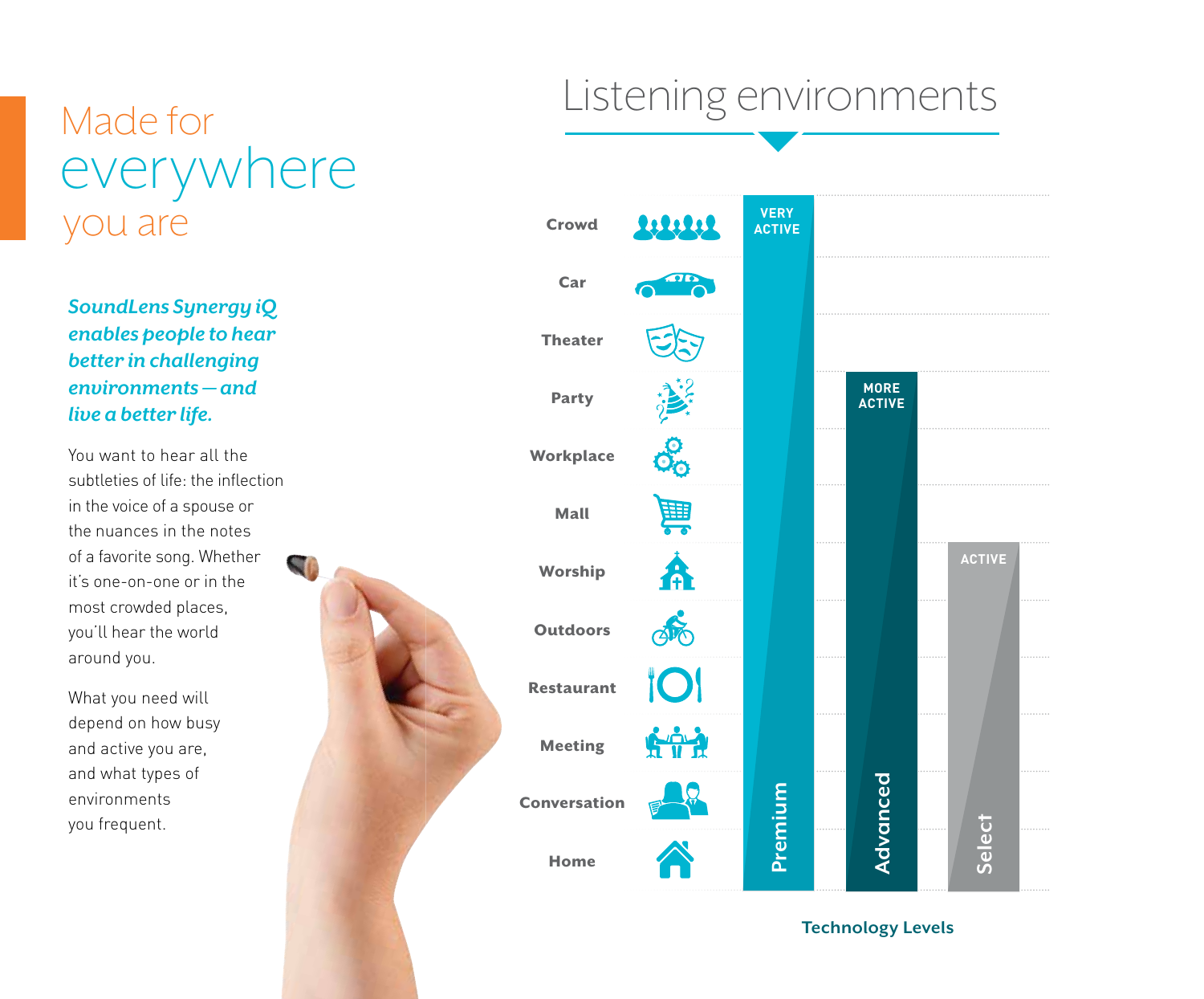# Made for Made for your style your style

### *Styles and colors Styles and colors*

### FACEPLATE COLOR GUIDE





When it comes to wanting the When it comes to wanting the world's smallest, most comfortable world's smallest, most comfortable hearing aids, you can count on hearing aids, you can count on SoundLens Synergy iQ — available SoundLens Synergy iQ — available in a variety of skin-tone colors. in a variety of skin-tone colors.

Consult your hearing care Consult your hearing care professional and start experiencing professional and start experiencing SoundLens Synergy iQ's invisible SoundLens Synergy iQ's invisible design for yourself. design for yourself.





*SoundLens Synergy iQ hearing aids fit deep inside your ear canal.*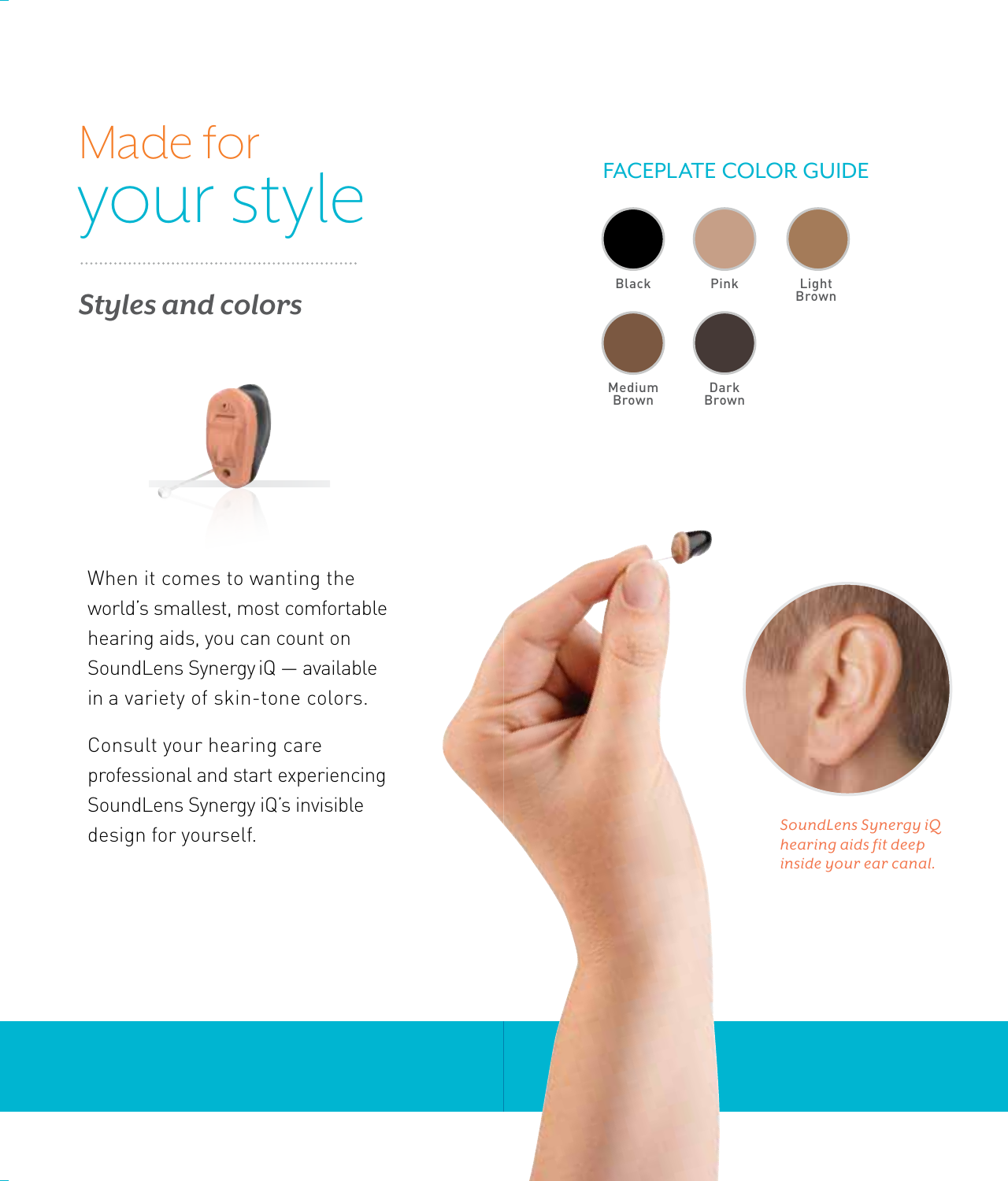# Made so the world may hear



*Our Founder and CEO, William F. Austin, has always held a strong belief that the gift of better hearing results in a fuller and richer life.*

We prove our dedication to this philosophy daily, through our support of Starkey Hearing Foundation.

The gift of hearing opens up new worlds of opportunity. It connects individuals to life and helps them realize they can accomplish more than they ever thought possible. Starkey Hearing Foundation uses hearing as a vehicle to change lives around the world.



### *Made to help millions.*







Spread hope from ear to ear. To learn more or give the gift of hearing, visit **StarkeyHearingFoundation.org**.